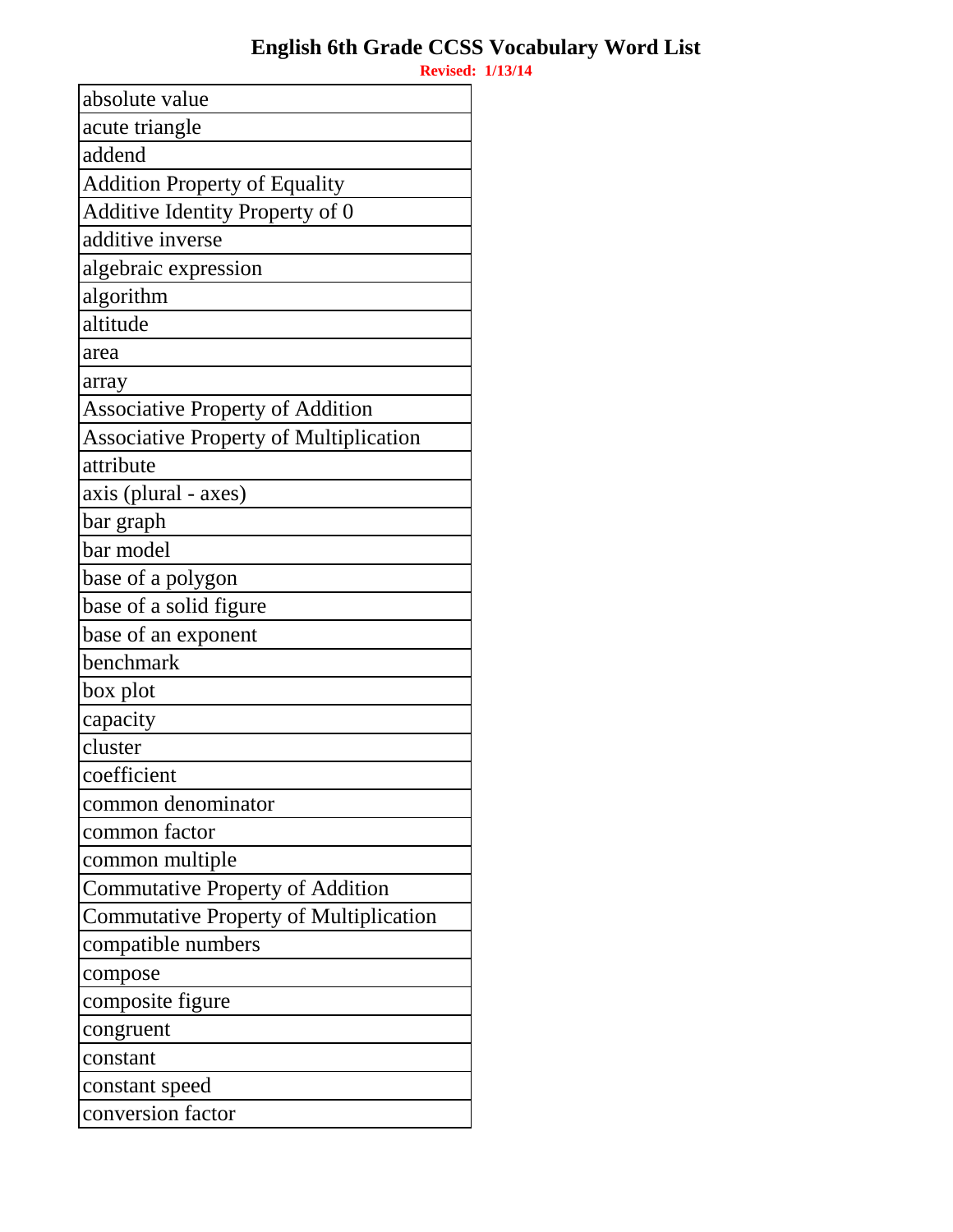| coordinate grid               |
|-------------------------------|
| coordinate pair               |
| coordinate plane              |
| coordinate system             |
| coordinates                   |
| cube                          |
| cubic unit                    |
| customary system              |
| data                          |
| decimal                       |
| decimal fraction              |
| decompose                     |
| denominator                   |
| dependent variable            |
| diagonal                      |
| difference                    |
| distribution                  |
| <b>Distributive Property</b>  |
| dividend                      |
| divisible                     |
| Division Property of Equality |
| divisor                       |
| dot plot                      |
| double number line diagram    |
| edge                          |
| equation                      |
| equiangular triangle          |
| equilateral triangle          |
| equivalent                    |
| equivalent expressions        |
| equivalent fractions          |
| equivalent ratios             |
| evaluate                      |
| exponent                      |
| expression                    |
| face                          |
| factor                        |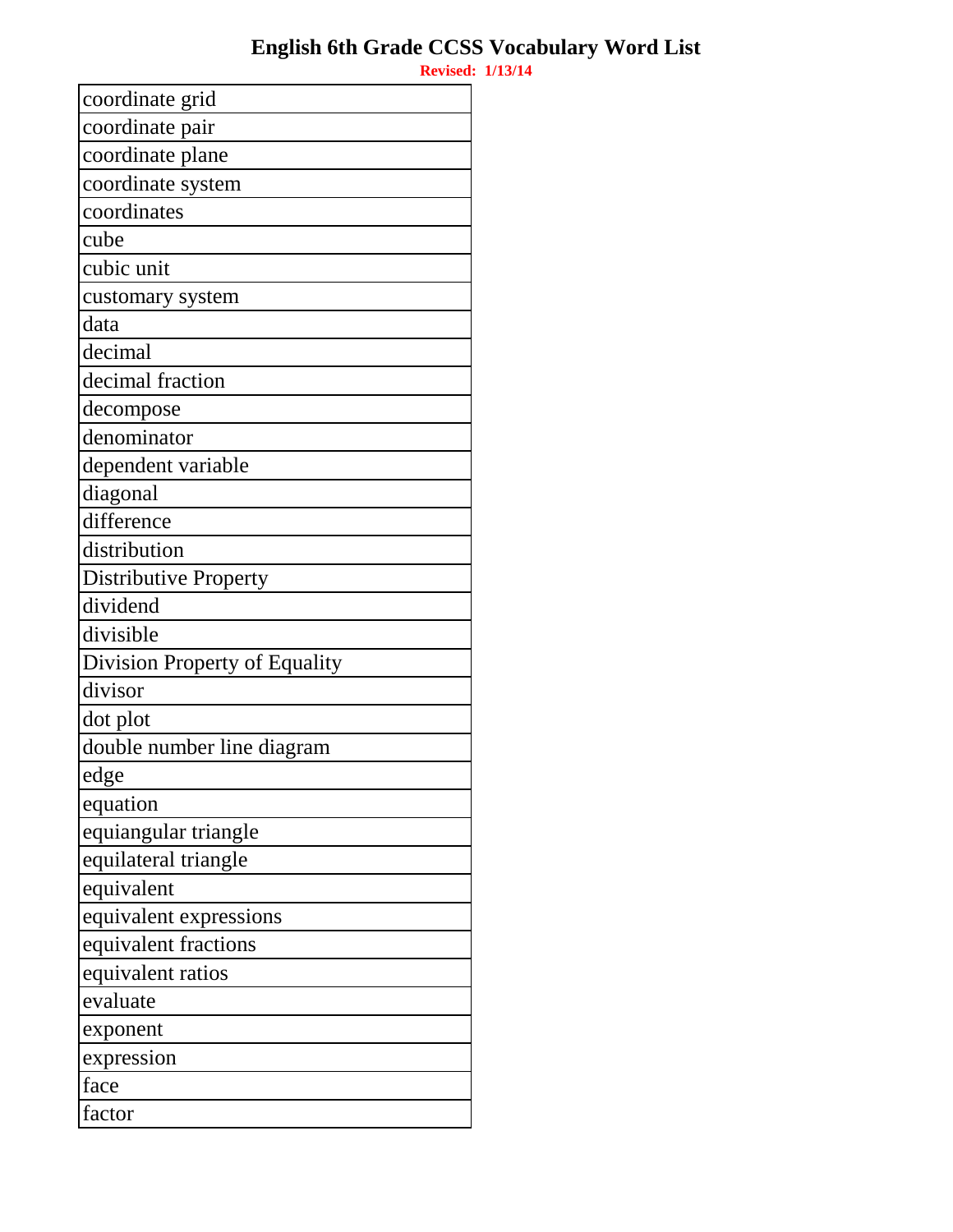| first quartile               |
|------------------------------|
| formula                      |
| fraction                     |
| fraction bar                 |
| fraction greater than one    |
| fraction less than one       |
| frequency table              |
| gallon                       |
| gap                          |
| gram                         |
| greater than                 |
| greater than or equal to     |
| greatest common factor (GCF) |
| height                       |
| histogram                    |
| independent variable         |
| inequality                   |
| infinite                     |
| integers                     |
| interquartile range          |
| interval                     |
| inverse operations           |
| is not equal to              |
| isosceles triangle           |
| lateral area                 |
| lateral face                 |
| least common multiple        |
| length                       |
| less than                    |
| less than or equal to        |
| like terms                   |
| line of symmetry             |
| line plot                    |
| line symmetry                |
| linear equation              |
| liter                        |
| lower extreme                |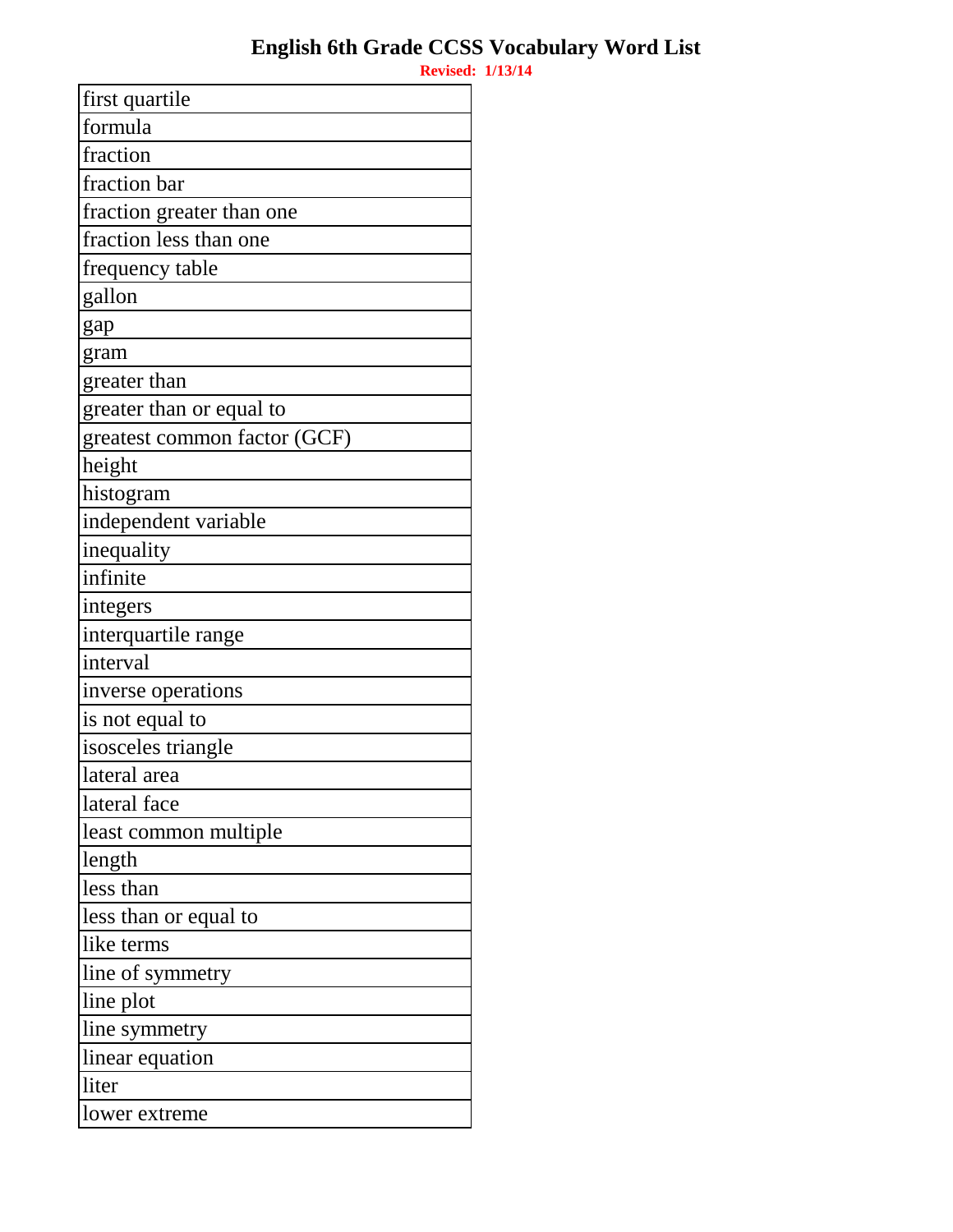| lower quartile                             |
|--------------------------------------------|
| magnitude                                  |
| mass                                       |
| maximum                                    |
| mean                                       |
| mean absolute deviation                    |
| measure of center                          |
| measure of variability                     |
| median                                     |
| meter                                      |
| metric system                              |
| minimum                                    |
| minuend                                    |
| mixed number                               |
| mode                                       |
| multiple                                   |
| <b>Multiplication Property of Equality</b> |
| Multiplicative Identity Property of 1      |
| multiplicative inverse                     |
| negative numbers                           |
| net                                        |
| number line                                |
| numerator                                  |
| numerical expression                       |
| obtuse triangle                            |
| opposites                                  |
| <b>Order of Operations</b>                 |
| ordered pair                               |
| origin                                     |
| ounce                                      |
| outlier                                    |
| parallelogram                              |
| pattern                                    |
| percent                                    |
| pint                                       |
| plot                                       |
| polygon                                    |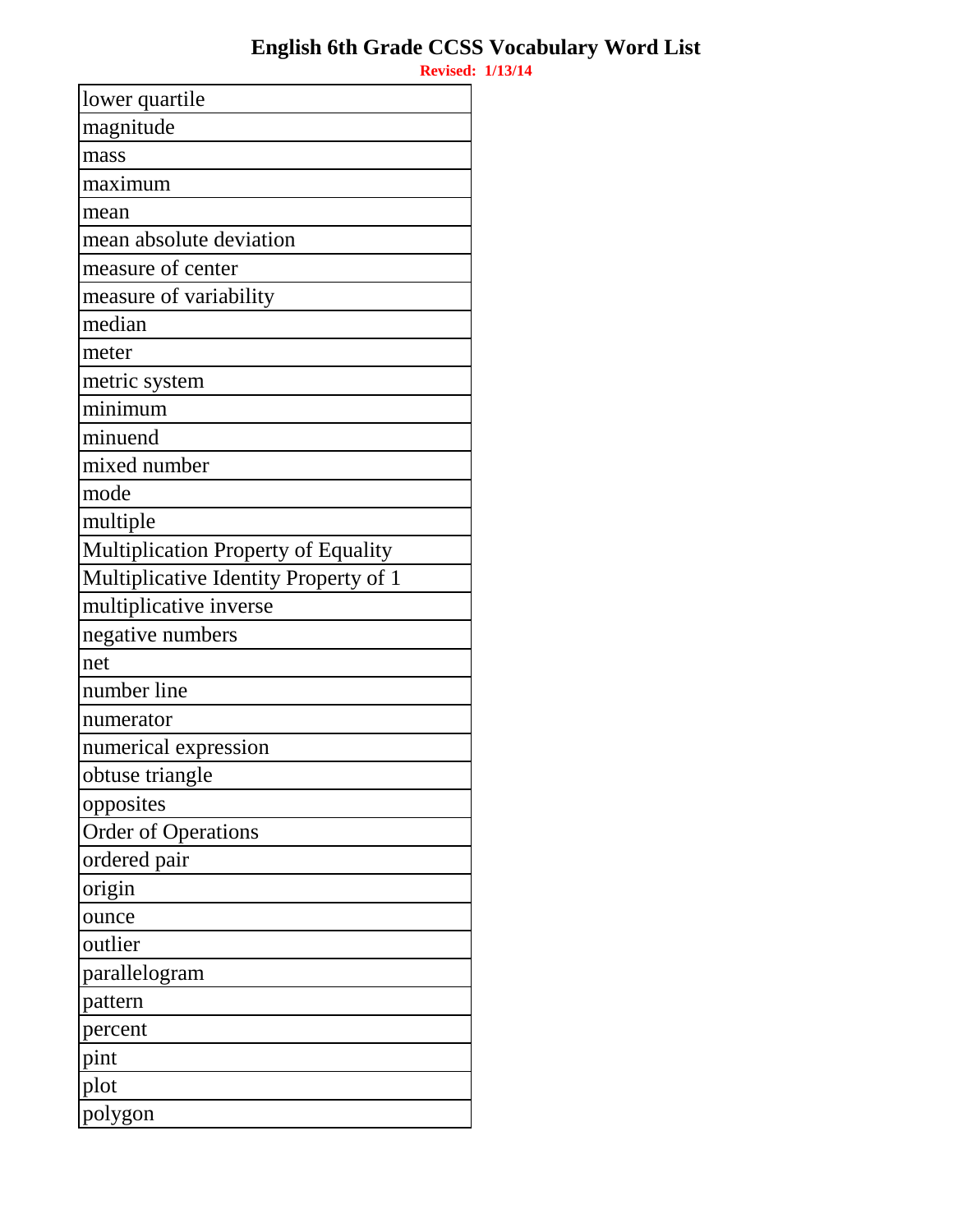**Revised: 1/13/14** polyhedron positive numbers pound prime factorization prime number prism product proportion pyramid quadrants quadrilateral quantity quart quotient range rate ratio rational number reciprocal rectangle regular polygon relative frequency table repeating decimal right rectangular prism right triangle scalene triangle signed number simplest form simplify solid figure solution of an equation solution of an inequality spread square

statistical question

statistical variability

statistics